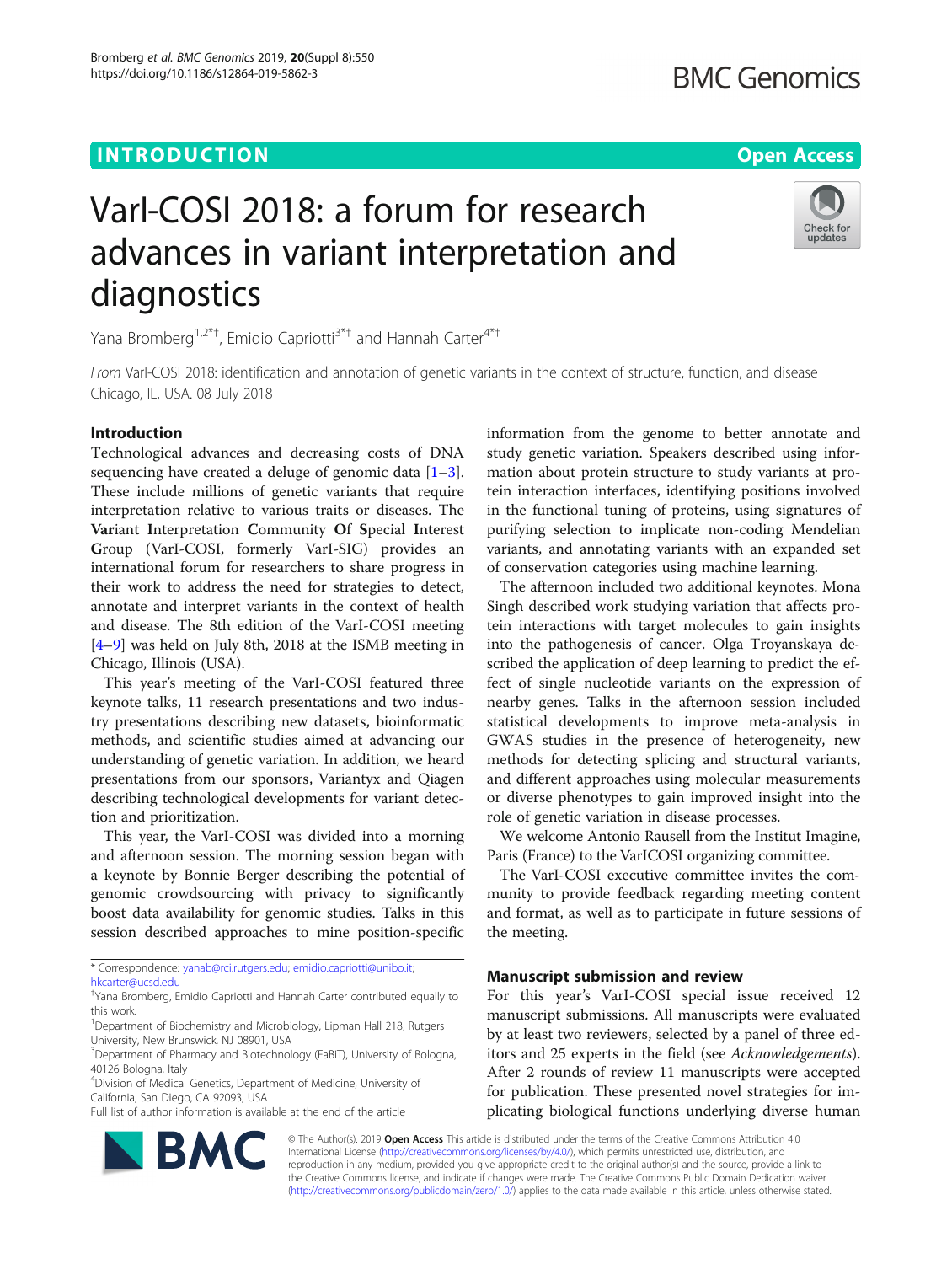<span id="page-1-0"></span>phenotypes [10], detecting new genes associated with cardiovascular disease [11], inferring the impact of variants on protein stability  $[12]$ , predicting the effects of variants in membrane proteins [13], at post-translational modification sites [14], on mRNA translation [15] and on DNA ionization [16].

Other manuscripts describe the development methods for improving variant calling [[17\]](#page-2-0) and analysis of structural variants [[18](#page-2-0)] and studying the effects of somatic mutations in cancer on metabolism [[19](#page-2-0)] and tumor interaction with the immune system [\[20](#page-2-0)].

The complete program of VarI-COSI meeting 2018 with presentation and poster abstracts is available at <http://varicosi.biofold.org/2018/schedu.html> .

### Further developments

We are working to organize the next VarI-COSI meeting (ISMB/ECCB 2019; Basel, Switzerland; July 24th, 2019). Further information about this coming meeting is available on our website [\(http://varicosi.biofold.org/](http://varicosi.biofold.org/)).

#### Acknowledgments

We thank Frank Schacherer from Qiagen and Alex Kaplun from Variantyx for their financial support. We acknowledge the editorial staff of BioMed Central for their help with releasing this issue. We would like to extend special thanks for all help to the ISMB organizational committee and specifically Steven Leard and Jeremy Hennig.

We also thank the invited speakers: Bonnie Berger, (Massachusetts Institute) of Technology, Cambridge, MA), Mona Singh (Princeton University, Princeton, NJ) and Olga Troyanskaya (Princeton University, Princeton, NJ). Finally, we are very grateful for the patience and help of our colleagues around the world who reviewed the submitted manuscripts. The VarI-COSI 2018 special issue would has not be possible without them: Matteo Brilli (University of Milan, Italy), Bin Chen (Michigan State University, East Lansing, USA), Isidro Cortes Cirano (Harvard University, Cambridge USA), Xavier de La Cruz (Vall d'Hebron Institute of Research, Barcelona, Spain). Francisco Garcia (Centro de Investigacion Principe Felipe, Valencia, Spain), Lisbeth Guethlein (Stanford University), Jared Johnson (Cornell University, Ithaca, USA), Panos Katsonis (Baylor College of Medicine, Huston, USA), Alain Laederach (University of North Carolina, Chapel Hill, USA), Monkol Lek (Yale University New Haven, USA), Salvatore Loguercio (Univesity of California San Diego, USA), Fabio Marroni (University of Udine, Italy), Pablo Minguez (Fundación Jiménez Díaz, Madrid, Spain), Alberto Riva (University of Florida, Gainesville, USA), Jairo Rocha (University of Balearic Islands, Palma de Mallorca Spain), Andreas Schueller (Pontificia Universidad Católica de Chile, Chiile), Shaolei Teng (Howard University, Washington, USA), and other anonymous reviewers.

#### About this supplement

This article has been published as part of BMC Genomics Volume 20 Supplement 8, 2019: Proceedings of VarI-COSI 2018: identification and annotation of genetic variants in the context of structure, function, and disease: genomics. The full contents of the special issue are available online at [https://](https://bmcgenomics.biomedcentral.com/articles/supplements/volume-20-supplement-8) [bmcgenomics.biomedcentral.com/articles/supplements/volume-20](https://bmcgenomics.biomedcentral.com/articles/supplements/volume-20-supplement-8) [supplement-8](https://bmcgenomics.biomedcentral.com/articles/supplements/volume-20-supplement-8), [https://bmcmedgenomics.biomedcentral.com/articles/](https://bmcmedgenomics.biomedcentral.com/articles/supplements/volume-12-supplement-6) [supplements/volume-12-supplement-6](https://bmcmedgenomics.biomedcentral.com/articles/supplements/volume-12-supplement-6) and [https://bmcbioinformatics.](https://bmcbioinformatics.biomedcentral.com/articles/supplements/volume-20-supplement-14) [biomedcentral.com/articles/supplements/volume-20-supplement-14](https://bmcbioinformatics.biomedcentral.com/articles/supplements/volume-20-supplement-14).

#### Authors' contributions

YB, EC and HC wrote the manuscript. All the authors read and approved the manuscript.

#### Funding

This supplement has not been supported by sponsorship.

No data are associated to this manuscript.

#### Ethics approval and consent to participate

Not applicable

#### Consent for publication

Not applicable

#### Competing interests

The authors declare that they have no competing interests.

#### Author details

<sup>1</sup>Department of Biochemistry and Microbiology, Lipman Hall 218, Rutgers University, New Brunswick, NJ 08901, USA. <sup>2</sup>Department of Genetics, Lipman Hall 218, Rutgers University, New Brunswick, NJ 08901, USA. <sup>3</sup>Department of Pharmacy and Biotechnology (FaBiT), University of Bologna, 40126 Bologna, Italy. <sup>4</sup>Division of Medical Genetics, Department of Medicine, University of California, San Diego, CA 92093, USA.

#### Published: 16 July 2019

#### References

- 1. Capriotti E, Nehrt NL, Kann MG, Bromberg Y. Bioinformatics for personal genome interpretation. Brief Bioinform. 2012;13(4):495–512.
- 2. 1000 Genomes Project Consortium, Abecasis GR, Auton A, Brooks LD, MA DP, Durbin RM, Handsaker RE, Kang HM, Marth GT, GA MV. An integrated map of genetic variation from 1,092 human genomes. Nature. 2012; 491(7422):56–65.
- 3. Capriotti E, Ozturk K, Carter H. Integrating molecular networks with genetic variant interpretation for precision medicine. Wiley Interdiscip Rev Syst Biol Med. 2019;11(3):e1443.
- 4. Bromberg Y, Capriotti E. SNP-SIG meeting 2011: identification and annotation of SNPs in the context of structure, function, and disease. BMC Genomics. 2012;13(Suppl 4):S1.
- 5. Bromberg Y, Capriotti E. Thoughts from SNP-SIG 2012: future challenges in the annotation of genetic variations. BMC Genomics. 2013;14(Suppl 3):S1.
- Bromberg Y, Capriotti E. SNP-SIG 2013: from coding to non-coding--new approaches for genomic variant interpretation. BMC Genomics. 2014; 15(Suppl 4):S1.
- 7. Bromberg Y, Capriotti E. SNP-SIG 2013: the state of the art of genomic variant interpretation. Bioinformatics. 2015;31(3):449-50.
- 8. Bromberg Y, Capriotti E. VarI-SIG 2014--from SNPs to variants: interpreting different types of genetic variants. BMC Genomics. 2015;16(Suppl 8):I1.
- 9. Bromberg Y, Capriotti E, Carter H. VarI-SIG 2015: methods for personalized medicine - the role of variant interpretation in research and diagnostics. BMC Genomics. 2016;17(Suppl 2):425.
- 10. Babbi G, Martelli P, Casadio R. PhenPath: a tool for characterizing biological functions underlying different phenotypes. BMC Genomics. 2019;20(Suppl 8):S6.
- 11. Glicksberg B, Amadori L, Akers N, Sukhavasi K, Franzén O, Li L, Belbin G, Ayers K, Shameer K, Badgeley M, et al. Integrative analysis of loss-of-function variants in clinical and genomic data reveals novel genes associated with cardiovascular traits. BMC Medical Genomics. 2019;12(Suppl 6):S2. [https://](https://doi.org/10.1186/s12920-019-0542-3) [doi.org/10.1186/s12920-019-0542-3.](https://doi.org/10.1186/s12920-019-0542-3)
- 12. Montanucci L, Capriotti E, Frank Y, Ben-Tal N, Fariselli P. DDGun: an untrained method for the prediction of protein stability changes upon single and multiple point variations. BMC Bioinformatics. 2019. [https://doi.org/10.1186/s12859-019-](https://doi.org/10.1186/s12859-019-2923-1) [2923-1.](https://doi.org/10.1186/s12859-019-2923-1)
- 13. Orioli T, Vihinen M. Benchmarking membrane proteins: subcellular localization and variant tolerance predictors. BMC Genomics. 2019. [https://](https://doi.org/10.1186/s12864-019-5865-0) [doi.org/10.1186/s12864-019-5865-0.](https://doi.org/10.1186/s12864-019-5865-0)
- 14. Simpson C, Zhang B, Hornbeck P, Gnad F. Systematic analysis of the intersection of disease mutations with protein modifications. BMC Medical Genomics. 2019;12(Suppl 6):S3. <https://doi.org/10.1186/s12920-019-0543-2>.
- 15. Polte C, Wedemeyer D, Wagner J, Oliver K, Bijvelds M, Mahoney J, de Jonge H, Sorscher E, Ignatova Z. Assessing cell-specific effects of genetic variation using tRNA microarrays. BMC Medical Genomics. 2019;20(Suppl 8):S2. <https://doi.org/10.1186/s12864-019-5864-1>.
- 16. Pucci F, Rooman M. More insights into the relation between DNA ionization potentials, single base substitutions and pathogenic mutations. BMC Genomics. 2019;20(Suppl 8):S5. [https://doi.org/10.1186/s12864-019-5867-y.](https://doi.org/10.1186/s12864-019-5867-y)